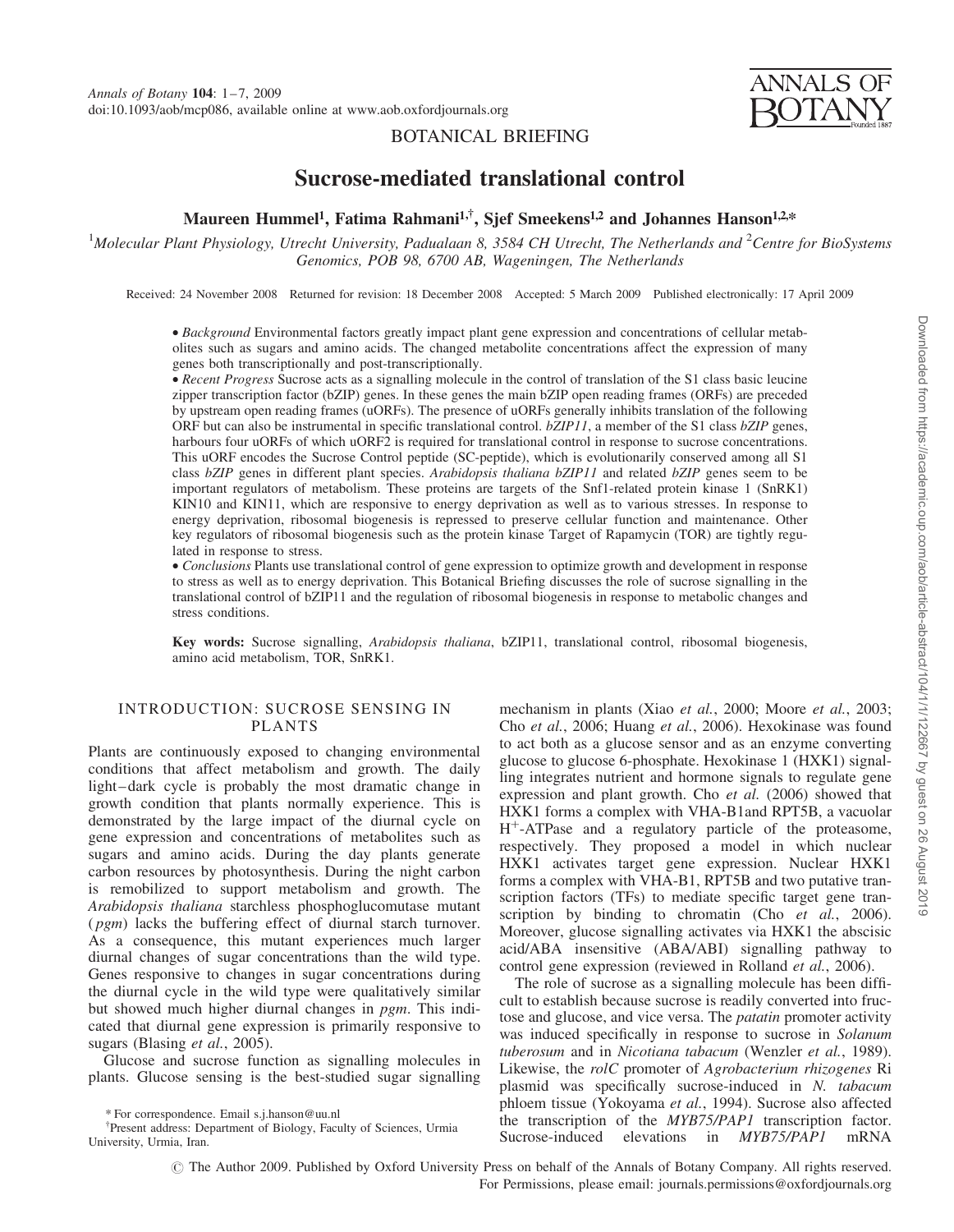concentrations resulted in increased expression of anthocyanin biosynthesis genes and thereby increased anthocyanin accumulation (Teng et al., 2005; Solfanelli et al., 2006). Another transcription factor, the basic leucine zipper 11 (bZIP11), is translationally repressed in response to sucrose (Rook et al., 1998a; Wiese et al., 2004). In all the above examples, combined treatments of glucose and fructose were less effective than sucrose treatments, suggesting that sucrose functions as a signalling molecule. In spite of the proposed sucrose signalling function, conclusive evidence on the nature of sucrose sensors is yet to be presented. However, a signalling function for sucrose transporters such as SUC3/SUT2 remains an attractive hypothesis (Barker et al., 2000; Meyer et al., 2000).

#### SUCROSE-CONTROLLED bZIP11 TRANSLATION AND METABOLITE-CONTROLLED TRANSLATION

The translation of A. thaliana bZIP11 mRNA is repressed in response to sucrose, whereas other sugars tested where found to be less effective. The sucrose-specific repression could not be explained by changed mRNA concentrations (Rook et al., 1998b). Sucrose-induced repression of translation (SIRT) depends on the presence of the 5'-leader sequence upstream of the bZIP11 main coding sequence (Rook et al., 1998a; Wiese et al., 2004). The 5'-leader of bZIP11 mRNA harbours four upstream open reading frames (uORFs), designated uORF1-4, of which uORF2 is essential for SIRT activity. Owing to the presence of an internal AUG codon within uORF2, it can be translated both as a peptide 42 amino acids in length from uORF2a, and as a shorter peptide of 28 amino acids from uORF2b. Changing uORF2b AUG codon into a stop codon abolished SIRT, showing that the uORF2b-encoded peptide is essential for SIRT (Fig. 1). Mutations in the AUG codons of uORF1 and uORF4 did not affect SIRT. The uORF2-encoded Sucrose Control peptide (SC-peptide) was shown to be translated in vitro (Wiese et al., 2004). Previous protein similarity searches in A. thaliana showed that the bZIP11 SC-peptide sequence is conserved in four  $bZIP11$  orthologues:  $bZIP1$ , 2, 44 and 53 (Wiese et al., 2004). Together with bZIP11 these bZIP proteins form the S1 class of bZIP transcription factors (Jakoby et al., 2002). Only these five S1 class bZIP genes encode this SC-peptide in the A. thaliana genome. Recent results showed that all five S1 class bZIP mRNA 5'-leaders mediate translational repression in response to sucrose (Weltmeier et al., 2009), indicating that SC-peptides impose the same sucrose regulatory feature on the downstream ORF. Sequences similar to uORF2 in other plant species are exclusively present in paralogous bZIP genes (Fig. 2). This supports the hypothesis of an evolutionarily conserved regulatory mechanism. Interestingly, within the SC-peptide coding region, the nucleotide conservation in the first two nucleotide positions of the codons is higher than that in the third position (Fig. 2A). This indicates that the amino acid sequence and not the mRNA sequence is important for SIRT. The amino acids at the C-terminus are more prominently conserved (Fig. 2B), which suggests that this part is especially important. Mutational analysis confirmed several of these amino acids to be essential for SIRT (our unpubl. obs.).

Translation initiation starts with the assembly of the 43S pre-initiation complex (PIC), consisting of several eukaryotic initiation factors (eIFs), Met-tRNA $_{i}^{Met}$  and the 40S ribosomal small subunit. This 43S PIC binds the 5'-end of capped mRNA, forming the 48S PIC. This complex scans the mRNA for the first AUG initiation codon in the  $5'$  to  $3'$  direction. If an AUG is encountered and recognized, bound eIFs are released, allowing the association of a 60S ribosomal large subunit to form the 80S ribosome complex required for protein translation (reviewed in Asano and Sachs, 2007). The sequence surrounding the AUG codon greatly affects the efficiency of translation initiation (Joshi et al., 1997). Scanning 48S PICs require a consensus sequence to initiate translation efficiently. If not encountered, 48S PICs have a tendency to skip such weak AUG contexts and continue scanning in the  $5'$  to  $3'$  direction. Joshi *et al.* (1997) reported that the consensus AUG context in dicots is AA/CAAUGGC (Fig. 2C). If we count the A in AUG as  $+1$ , the  $+4$  and  $+5$  positions seem to be important in plants, whereas in animals the  $-3$  position is more important for translation initiation efficiency (Lutcke et al., 1987). Interestingly, all the S1 class uORF encoding SC-peptides have relatively weak AUG contexts, whereas the main ORFs have relatively strong contexts (Fig. 2C). This suggests that scanning 48S PICs frequently skip uORF2, resulting in leaky scanning, which allows translation of the main ORF. Preliminary results on mutational analysis of the AUG context area provide support for this mechanism (our unpublished observations). Eukaryotic ribosomes generally translate one ORF per mRNA. Thus, either the uORF or the main ORF is translated. The high amino acid sequence conservation at the C-terminus of the SC-peptide suggests that most, if not all, of the peptide must be translated for SIRT. This is supported by the observation that the stop codon position is highly conserved. Possibly, at high sucrose concentrations the SC-peptide is instrumental in stalling the ribosome on the mRNA, preventing other PICs from reaching the main ORF. Slowing down translational elongation or stalling of the translational complex on the mRNA can achieve this inhibition of translation of the main ORF. It is likely that the SC-peptide actively participates in preventing main ORF translation. Similar mechanisms have been described in other organisms, e.g. the drug-dependent stalling mechanism that was reported for methyltransferase gene ermC often found in microbial pathogens resistant to macrolide antibiotics such as erythromycin. The main ORF of ermC is preceded by a uORF encoding the regulatory leader peptide (ErmCL). The drug-dependent ribosome stalling at the ErmCL coding sequence depended on the interaction of ErmCL with a 23S rRNA A2062 residue and RPL22 in the ribosome exit tunnel (Vazquez-Laslop et al., 2008).

The sucrose-mediated translational control mechanism of bZIP11 is only one example of metabolite-mediated regulation of mRNA translation. During evolution organisms developed several translational control mechanisms, enabling them to adapt to nutrient availability. For example, increased concentrations of the polyamine spermidine result in several effects on translation. The A. thaliana ACAULIS 5 (ACL5) gene encodes a thermospermine synthase (Knott et al., 2007). Disruption of ACL5 resulted in a severe dwarfed phenotype (Imai et al., 2006). The SUPPRESSOR OF AUCULIS 51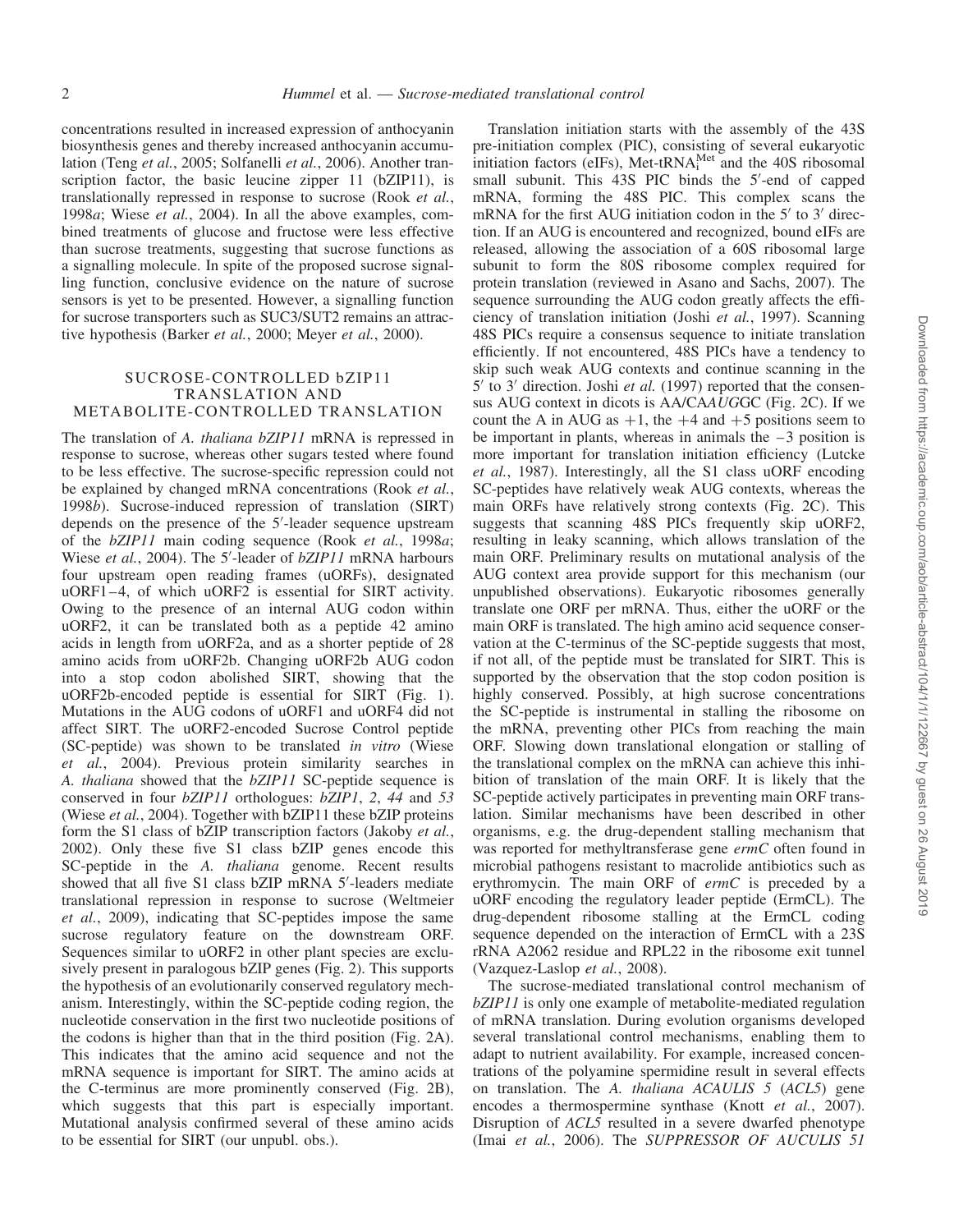

FIG. 1. bZIP11 uORF2 is required for sucrose-induced translational repression (SIRT). Schematic representation of GUS staining patterns of seedlings grown on media supplemented with or without 100 mm sucrose (SUC). The transgenic seedlings harbour the bZIP11 wild-type 5'-leader (top) or mutant 5'-leader sequences fused to the GUS gene (centre and bottom). AUG codons were mutated into either valine (V) or a stop-codon (\*). Mutations of the uORF2a start codon showed SIRT, indicating that the truncated peptide starting from uORF2b is sufficient for SIRT activity. Adapted from Wiese et al. (2004).

mutant (sac51-d) encodes a basic helix loop helix (bHLH) TF, and suppresses the *acl*5 phenotype. The sac51-d harbours a premature stop codon in one of the uORFs. The sac51-d mutation resulted in efficient translation of the main ORF and restoration of the growth phenotype. Thermospermine (a structural isomer of spermine) produced by ACL5 repressed the translation of SAC51 by affecting the translation of one of the uORFs preceding the SAC51 main ORF. The acl5-1 single mutant and acl5-1 sac51-d double mutant showed reduced SAC51-GUS expression (Imai et al., 2006). These results suggested that functional ACL5 is required for the translational repression of SAC51 in response to spermidine. Recently, Imai et al. (2008) reported on another suppressor of acl5, the sac52-d mutant, which harbours a mutation in a gene encoding ribosomal protein L10 (RPL10). This indicated the importance of ribosomes in the thermospermine-dependent translational control of SAC51 via the uORF. Taken together, these results indicate a tight feedback regulation of polyamine biosynthesis genes. Metabolite-mediated translational control has been reported for other genes as well, e.g. SAMDC, CPA1, arg-2 and GCN4 in yeast (reviewed in Morris and Geballe 2000). All these genes are translationally regulated via uORFs preceding their main ORFs.

#### SUCROSE REGULATES AMINO ACID METABOLISM VIA TRANSLATIONAL REGULATION OF THE bZIP11 TRANSCRIPTION FACTOR

bZIP TFs have a DNA-binding domain (basic region) and a dimerization motif (leucine zipper). Plant bZIP proteins regulate diverse biological processes such as pathogen defence, seed maturation, flower development, and light and stress signalling (Jakoby et al., 2002). Based on sequence similarities of the basic regions, plant bZIP genes are grouped into ten different groups (A to I and S) (Jakoby *et al.*, 2002). *bZIP11* is a member of the S1 class together with bZIP1, 2, 44 and 53. bZIP TFs can form both homo- and heterodimers through their zipper domain. Previously, S1 class proteins were shown to interact with C class proteins both in yeast and in

plants. S1-C class heterodimers showed the highest transcriptional activation activity. bZIP11 homodimers showed a high transcriptional activity as well (Ehlert et al., 2006; Weltmeier et al., 2006). The ability of bZIP11 to affect growth and development was demonstrated by constitutive overexpression in A. thaliana. Recently, it was shown that transiently induced bZIP11 expression affects hundreds of genes, functioning in many biochemical pathways and signal transduction processes (Hanson et al., 2008). Many genes affected by overexpression of bZIP11 had previously been shown to be regulated by sugars. As expected, genes induced by bZIP11 were mainly repressed by sugar treatments. Transgenic lines were created in which bZIP11 expression was controlled by the  $bZIP11$  promoter but which lacked the  $bZIP11$  5' leader. In these lines  $bZIP11$  is no longer translationally repressed in response to sucrose owing to the lack of uORF2. These lines were used to analyse physiologically relevant target genes of bZIP11. Of the 261 genes identified as differently expressed compared with the control in a microarray experiment, 35 were tested further. Seven of these showed higher levels of expression in the transgenic lines than in the wild type when all endogenous S1 class genes were repressed by the presence of sucrose. Among these seven induced genes, two amino acid biosynthesis genes are present, ASPARAGINE SYNTHASE1 (ASN1) and PROLINE DEHYDROGENASE2 (ProDH2). Mutagenesis of one of the bZIP-binding G-boxes in the ASN1 promoter resulted in abolition of induction by bZIP11 (Baena-Gonzalez et al., 2007; Hanson et al., 2008), which indicated a direct control of ASN1 expression by bZIP11. ASN1 expression was shown to be induced by several stresses such as hypoxia and darkness and repressed in the presence of sucrose or glucose (Baena-Gonzalez et al., 2007; Hanson et al., 2008). Overexpression of bZIP11 or orthologous bZIP genes in mesophyll protoplasts resulted in increased ASN1 expression levels (Baena-Gonzalez et al., 2007; Hanson et al., 2008). Co-overexpression of KIN10 or KIN11 protein kinases strongly enhanced the transcriptional potential of the bZIP proteins to induce ASN1 (Baena-Gonzalez et al., 2007). The KIN10 and KIN11 SNF1-like kinases 1 (SnRK1 kinases) are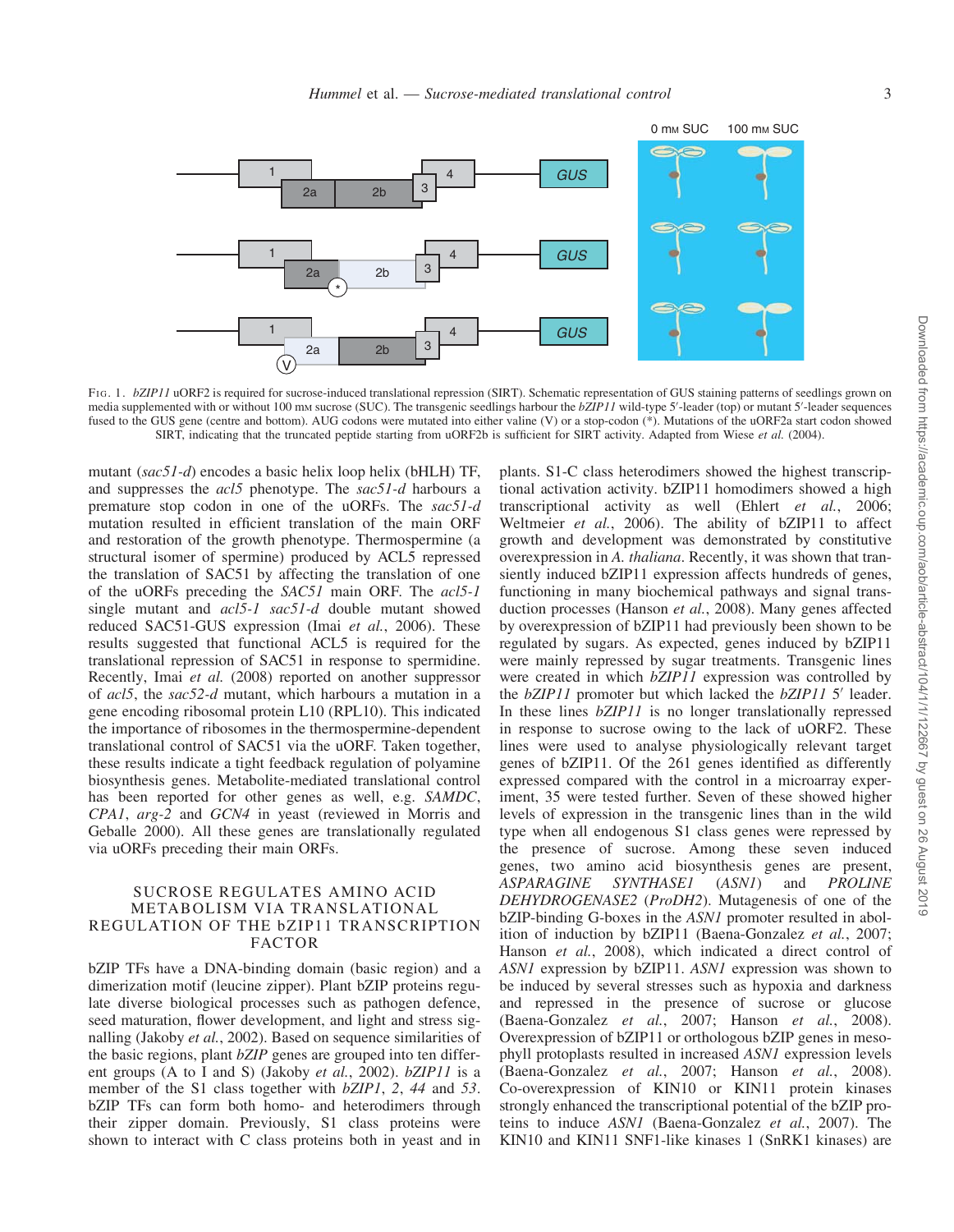

FIG. 2. The uORF encoding the SC-peptide is highly conserved among bZIP11 homologues. (A) Nucleotide conservation varies over the three codon positions in SC-peptide-encoding uORFs. The 43 sequences most similar to bZIP11 uORF2 in Arabidopsis thaliana and other dicotyledonous species were used for the calculation. (B) Amino acid sequence logo of the SC-peptide of the 43 sequences used in (A). The highest degree of amino acid conservation is observed in the C-terminal part of the SC-peptide. (C) Alignment of the AUG context of  $bZIP11$  mRNA sequences similar to uORF2 identified in several different species. The importance of specific nucleotide positions is indicated by colour coding: green indicates a nucleotide corresponding to the consensus nucleotide sequence (Joshi et al., 1997), and red indicates a non-corresponding nucleotide. 'M' in the consensus sequence is A or C. Note that positions  $+4$  and  $+5$  appear to be of greater importance in plants, whereas positions  $-3$ ,  $-2$  and  $-1$ , although well conserved, play a minor role in determining initiation efficiency (Lutcke et al., 1987). Genes are indicated by gene name or accession number and are followed by abbreviations of the species name: At, Arabidopsis thaliana (thale cress); Ga, Gossypium arboreum (cotton tree); Gm, Glycine max (soybean); Gs, Glycine soja (wild soybean); St, Solanum tuberosum (potato); Ee, Euphorbia esula (leafy spurge); Ls, Lactuca saligna (willow leaf lettuce); Mt, Medicago truncatula (barrel medic); Gh, Gossypium hirsutum (upland cotton); Mxd, Malus × domestica (cultivated apple); Pp, Prunus persica ( peach); Ca, Capsicum annuum ( pepper).

activated when plants experience energy deprivation caused by hypoxia, herbicides or darkness, whereas glucose and sucrose repressed this stress effect (reviewed in Baena-Gonzalez and Sheen, 2008). The bZIP binding site in the ASN1 promoter was shown to be required for the KIN10/11-mediated stress effect on ASN1 expression. Plants with lowered KIN10 and KIN11 activity were unable to induce ASN1 expression in response to stress. This demonstrated the regulatory circuit in which KIN10/11 regulated ASN1 expression through bZIP transcription factors, probably through direct phosphorylation (Baena-Gonzalez et al., 2007). ASN1 is required for conversion of aspartate (Asp) and glutamine (Gln) to asparagine (Asn) and glutamate (Glu) (Lam et al., 2003). Asn is an important nitrogen transport amino acid that, compared with Gln, has a higher N/C ratio. Asn is a relatively inert amino acid that is used during the night when both organic nitrogen and organic carbon availability are limiting. Amino acid concentrations were affected in response to transient overexpression of bZIP11 (Hanson et al., 2008). These results suggested a role of bZIP11 in the control of amino acid metabolism (Hanson et al., 2008). Figure 3 summarizes these results and proposes a model for bZIP11-regulated reprogramming of amino acid metabolism. Further research on bZIP11 regulated genes will shed light on its broader functions in controlling metabolism.

#### GENERAL CONTROL OF TRANSLATIONAL RESPONSE TO NUTRIENT DEPRIVATION BY ALTERED RIBOSOME BIOGENESIS

Cells must create a balance between the need for resources to maintain cell viability and cell function, and the need for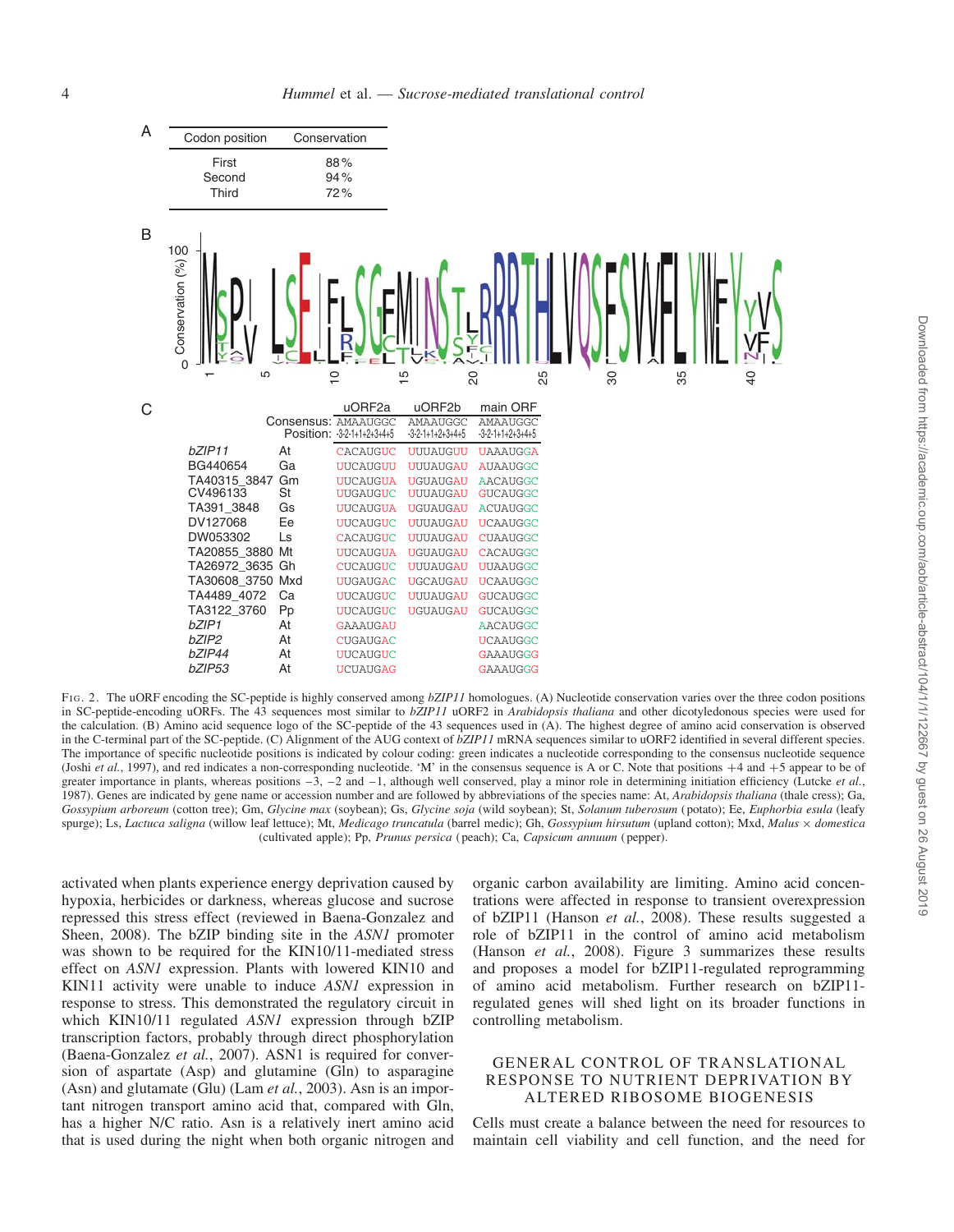

FIG. 3. Sucrose regulates amino acid metabolism reprogramming by controlling bZIP11 translation. (A) When sucrose concentrations are low, bZIP11 is efficiently translated and the protein kinase KIN10/11 activates bZIP11, followed by activation of the expression of target genes, which results in the reprogramming of amino acid metabolism. (B) When sucrose concentrations are high, bZIP11 is translationally repressed and KIN10/11 activity is low. Thus, bZIP11 target genes will not be activated.

resources to support growth and differentiation. Cell growth and differentiation depend on continuous protein synthesis and thus require continuous ribosomal biogenesis. Ribosomal biogenesis is a tremendously energy-consuming process. In yeast it has been reported that ribosome biogenesis accounts for over 75 % of all nuclear transcription (reviewed in Warner, 1999). Ribosomal biogenesis is a demanding process for plant cells as well and must be carefully balanced with growth requirements. In response to stress such as sucrose starvation (Nicolai et al., 2006) and hypoxia (Branco-Price et al., 2005), ribosomal protein synthesis is repressed and subsequently general translation is put on hold. This response preserves energy and is important for cell survival. Re-establishment of ribosomal biogenesis and growth occur after the stress is relieved. Translational control in response to sucrose is thus not only regulated at the level of specific mRNAs, as for bZIP11, but may also be regulated at the general level of translational activity of the cell. So far, regulation of ribosomal biogenesis in plants has not been studied intensively. However, in mammals the protein kinase mammalian Target of Rapamycin (mTOR) serves as a key regulator promoting ribosomal biogenesis. The mTOR signalling pathway activates ribosomal biogenesis under non-stressed conditions, in which energy is not limiting. During nutrient starvation and other stress conditions mTOR is, however, inactivated through activation of AMPK, the mammalian paralogue of KIN10/11. Similarly to the situation in mammals, KIN10/11 activation in A. thaliana might result in the inactivation of AtTOR, the paralogue of mTOR, although this has not yet been proven experimentally. However, KIN10 overexpression greatly impacts on ribosomal protein gene expression, in agreement with a genetic interaction of KIN10 with AtTOR (reviewed in Baena-Gonzalez and Sheen, 2008). mTOR forms a complex with the raptor and mLST8 proteins, the TOR complex 1 (TORC1) (reviewed in Proud, 2007). The antibiotic rapamycin has been shown to disrupt the TORC1 complex by promoting the formation of a 12-kDa FK506-binding protein (FKBP12) –mTOR complex (Chen et al., 1995). FKBP12 – TOR complex formation results in mTOR inactivation. TORC1 regulates ribosomal biogenesis and protein synthesis by phosphorylating eIF4E-binding protein 1 (4E-BP1) and p70 ribosomal protein S6 kinase 1 (S6K1) (Brunn et al., 1997; Burnett et al., 1998). Phosphorylation inactivates 4E-BP1, resulting in the release of eukaryotic initiation factor 4E (eIF4E) from the inhibitory 4E-BP1, allowing eIF4E to form the initiation complex at the 5'-cap structure of mRNAs (Haghighat et al., 1995; Mader et al., 1995). mTOR signalling is also involved in the translation of a family of mRNAs that contain a polypyrimidine tract at their 5'-end [5'-terminal oligopyrimidine (5'-TOP) mRNAs]. These mRNAs encode components of the translational apparatus, e.g. ribosomal proteins.

In A. thaliana several TOR signalling components have been identified, but the role of AtTOR in response to nutrient availability has not been shown experimentally. Knowledge on how nutrient concentrations are perceived and result in signal transduction processes in plants is currently lacking. AtTOR plays an essential role in plants as well, given that disruption of AtTOR resulted in embryo lethality. Possibly, AtTOR regulates the integration and perception of nutrient signals in plants as well (Menand et al., 2002). Silencing of AtTOR resulted in a decrease in polysome accumulation, indicating that AtTOR affects the mRNA translation process, similar to its function in mammals. Silencing of AtTOR also resulted in decreased mRNA translation of ErbB3 binding protein (EBP1), a regulator of ribosomal assembly and translation (Deprost et al., 2007). This indicated that AtTOR is involved in ribosomal biogenesis. AtTOR was shown to be required for osmotic stress tolerance. (Deprost et al., 2007). As in mammals, AtTOR interacted with AtRAPTOR1B, also named AtRAPTOR1, an orthologue of raptor in mammals (Mahfouz et al., 2006). Similarly to AtTOR, AtRAPTOR1B was shown to be essential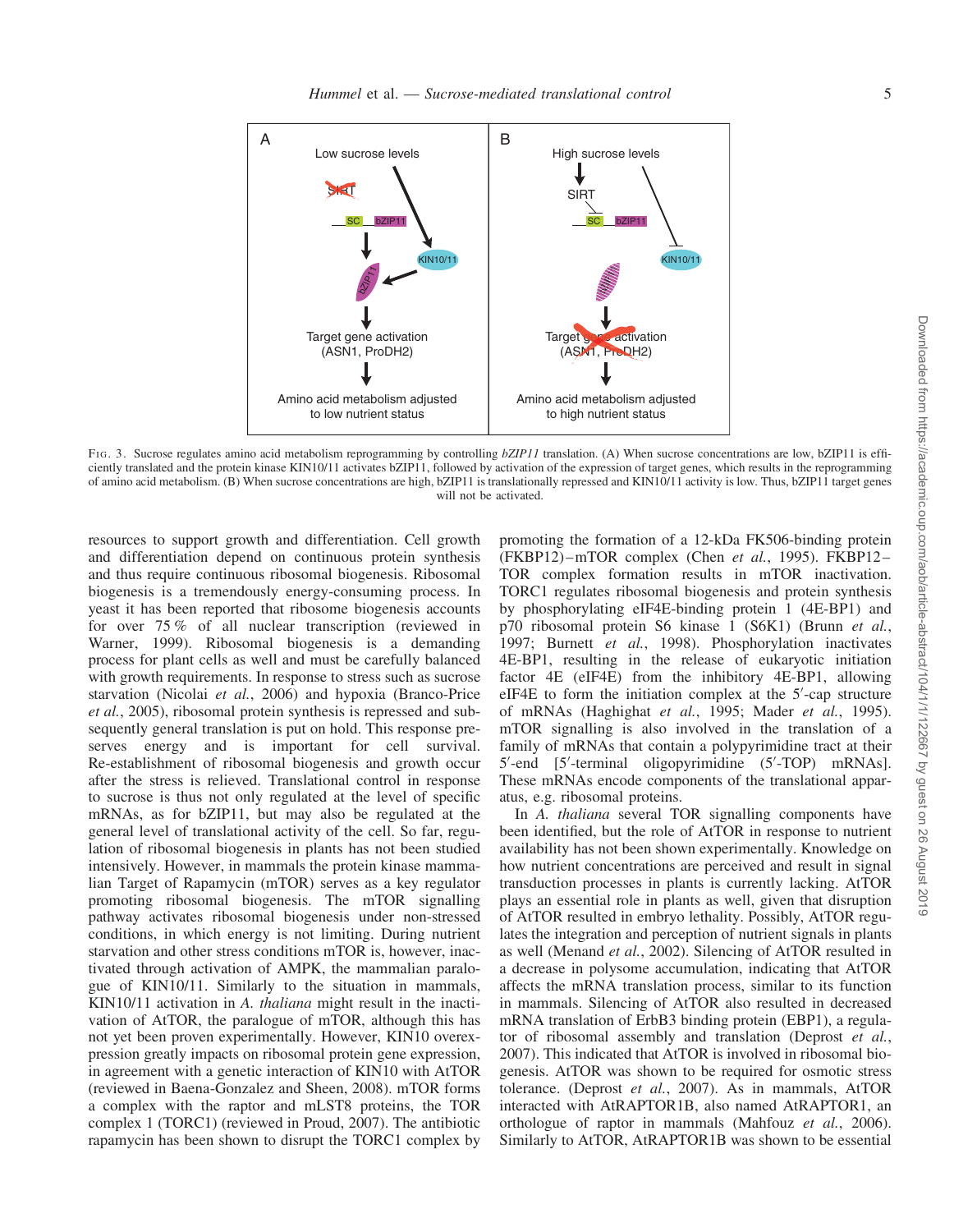for embryonic growth (Anderson et al., 2005; Deprost et al., 2005). AtRAPTOR1B interacted with S6K1 (Mahfouz et al., 2006), which is required for the phosphorylation of Ribosomal Protein S6 (RPS6), in line with what was observed in mammals. The osmotic stress response led to the inhibition of S6K1 activity while co-expression of RAPTOR1B resulted in an increased S6K1 activity (Mahfouz et al., 2006). The latter result indicated that osmotic stress affects S6K1 activity downstream of AtTOR. These findings indicated that AtTOR signalling is at least partly conserved among plants and mammals and that AtTOR signalling is likely to be involved in mediating ribosomal biogenesis and translational control, possibly in concert with KIN10/11 signalling.

#### CONCLUDING REMARKS AND PERSPECTIVES

Translational control of gene expression is part of the response to changing environmental cues, such as the diurnal cycle and different stresses. In accordance with this, the translationally regulated bZIP11 was found to control amino acid metabolism. Sucrose-induced repression of  $bZIP11$  translation involves uORF2, which encodes the SC-peptide, which is evolutionary conserved among plant S1 class bZIPs. uORFs generally inhibit main ORF translation, but can also specifically control translation. Protein synthesis, however, is also regulated at other levels, such as ribosome biogenesis. Control of ribosomal biogenesis involves master regulators including KIN10/11 and AtTOR. Translation is thus regulated at several levels, thereby coordinating growth and metabolism.

#### ACKNOWLEDGEMENTS

We apologize to all authors whose work could not be cited here because of space restrictions. We are grateful to two anonymous reviewers whose constructive criticism significantly improved the manuscript. This work was supported by grants from The Earth and Life Sciences Foundation subsidized by the Netherlands Organization for Scientific Research.

#### LITERATURE CITED

- Anderson GH, Veit B, Hanson MR. 2005. The Arabidopsis AtRaptor genes are essential for post-embryonic plant growth. BMC Biology 3: 12. doi:10.1186/1741-7007-3-12.
- Asano K, Sachs MS. 2007. Translation factor control of ribosome conformation during start codon selection. Genes & Development 21: 1280–1287.
- Baena-Gonzalez E, Sheen J. 2008. Convergent energy and stress signaling. Trends in Plant Science 13: 474– 482.
- Baena-Gonzalez E, Rolland F, Thevelein JM, Sheen J. 2007. A central integrator of transcription networks in plant stress and energy signalling. Nature 448: 938–942.
- Barker L, Kuhn C, Weise A, et al. 2000. SUT2, a putative sucrose sensor in sieve elements. Plant Cell 12: 1153-1164.
- Blasing OE, Gibon Y, Gunther M, et al. 2005. Sugars and circadian regulation make major contributions to the global regulation of diurnal gene expression in Arabidopsis. Plant Cell 17: 3257–3281.
- Branco-Price C, Kawaguchi R, Ferreira RB, Bailey-Serres J. 2005. Genome-wide analysis of transcript abundance and translation in Arabidopsis seedlings subjected to oxygen deprivation. Annals of Botany 96: 647–660.
- Brunn GJ, Hudson CC, Sekulic A, et al. 1997. Phosphorylation of the translational repressor PHAS-I by the mammalian target of rapamycin. Science 277: 99–101.
- Burnett PE, Barrow RK, Cohen NA, Snyder SH, Sabatini DM. 1998. RAFT1 phosphorylation of the translational regulators p70 S6 kinase and 4E-BP1. Proceedings of the National Academy of Sciences of the USA 95: 1432–1437.
- Chen J, Zheng XF, Brown EJ, Schreiber SL. 1995. Identification of an 11-Kda Fkbp12-rapamycin-binding domain within the 289-Kda Fkbp12-rapamycin-associated protein and characterization of a critical serine residue. Proceedings of the National Academy of Sciences of the USA 92: 4947–4951.
- Cho YH, Yoo SD, Sheen J. 2006. Regulatory functions of nuclear hexokinase1 complex in glucose signaling. Cell 127: 579-589.
- Deprost D, Truong HN, Robaglia C, Meyer C. 2005. An Arabidopsis homolog of RAPTOR/KOG1 is essential for early embryo development. Biochemical Biophysical Research Communications 326: 844–850.
- Deprost D, Yao L, Sormani R, et al. 2007. The Arabidopsis TOR kinase links plant growth, yield, stress resistance and mRNA translation. EMBO Reports 8: 864– 870.
- Ehlert A, Weltmeier F, Wang X, et al. 2006. Two-hybrid protein– protein interaction analysis in Arabidopsis protoplasts: establishment of a heterodimerization map of group C and group S bZIP transcription factors. Plant Journal 46: 890–900.
- Haghighat A, Mader S, Pause A, Sonenberg N. 1995. Repression of Cap-dependent translation by 4E-Binding Protein-1 – competition with P220 for binding to Eukaryotic Initiation Factor-4e. EMBO Journal 14: 5701–5709.
- Hanson J, Hanssen M, Wiese A, Hendriks MMWB, Smeekens S. 2008. The sucrose regulated transcription factor bZIP11 affects amino acid metabolism by regulating the expression of ASPARAGINE SYNTHETASE1 and PROLINE DEHYDROGENASE2. Plant Journal 53: 935–949.
- Huang J, Taylor JP, Chen JG, et al. 2006. The plastid protein THYLAKOID FORMATION1 and the plasma membrane G-protein GPA1 interact in a novel sugar-signaling mechanism in Arabidopsis. Plant Cell 18: 1226–1238.
- Imai A, Hanzawa Y, Komura M, Yamamoto KT, Komeda Y, Takahashi T. 2006. The dwarf phenotype of the Arabidopsis *acl5* mutant is suppressed by a mutation in an upstream ORF of a bHLH gene. Development 133: 3575–3585.
- Imai A, Komura M, Kawano E, Kuwashiro Y, Takahashi T. 2008. A semidominant mutation in a ribosomal protein L10 gene suppresses the dwarf phenotype of the acl5 mutant in Arabidopsis thaliana. Plant Journal 56: 881– 890.
- Jakoby M, Weisshaar B, Droge-Laser W, et al. 2002. bZIP transcription factors in Arabidopsis. Trends in Plant Science 7: 106–111.
- Joshi CP, Zhou H, Huang XQ, Chiang VL. 1997. Context sequences of translation initiation codon in plants. Plant Molecular Biology 35: 993– 1001.
- Knott JM, Romer P, Sumper M. 2007. Putative spermine synthases from Thalassiosira pseudonana and Arabidopsis thaliana synthesize thermospermine rather than spermine. FEBS Letters 581: 3081-3086.
- Lam HM, Wong P, Chan HK, et al. 2003. Overexpression of the ASN1 gene enhances nitrogen status in seeds of Arabidopsis. Plant Physiology 132: 926– 935.
- Lutcke HA, Chow KC, Mickel FS, Moss KA, Kern HF, Scheele GA. 1987. Selection of AUG initiation codons differs in plants and animals. The EMBO Journal 6: 43-48.
- Mader S, Lee H, Pause A, Sonenberg N. 1995. The translation initiationfactor Eif-4e binds to a common motif shared by the translation factor Eif-4-gamma and the translational repressors 4E-binding proteins. Molecular and Cellular Biology 15: 4990–4997.
- Mahfouz MM, Kim S, Delauney AJ, Verma DPS. 2006. Arabidopsis TARGET OF RAPAMYCIN interacts with RAPTOR, which regulates the activity of S6 kinase in response to osmotic stress signals. Plant Cell 18: 477-490.
- Menand B, Desnos T, Nussaume L, et al. 2002. Expression and disruption of the Arabidopsis TOR (target of rapamycin) gene. Proceedings of the National Academy of Sciences of the USA 99: 6422-6427.
- Meyer S, Melzer M, Truernit E, et al. 2000. AtSUC3, a gene encoding a new Arabidopsis sucrose transporter, is expressed in cells adjacent to the vascular tissue and in a carpel cell layer. Plant Journal 24: 869–882.
- Moore B, Zhou L, Rolland F, et al. 2003. Role of the Arabidopsis glucose sensor HXK1 in nutrient, light, and hormonal signaling. Science 300: 332– 336.